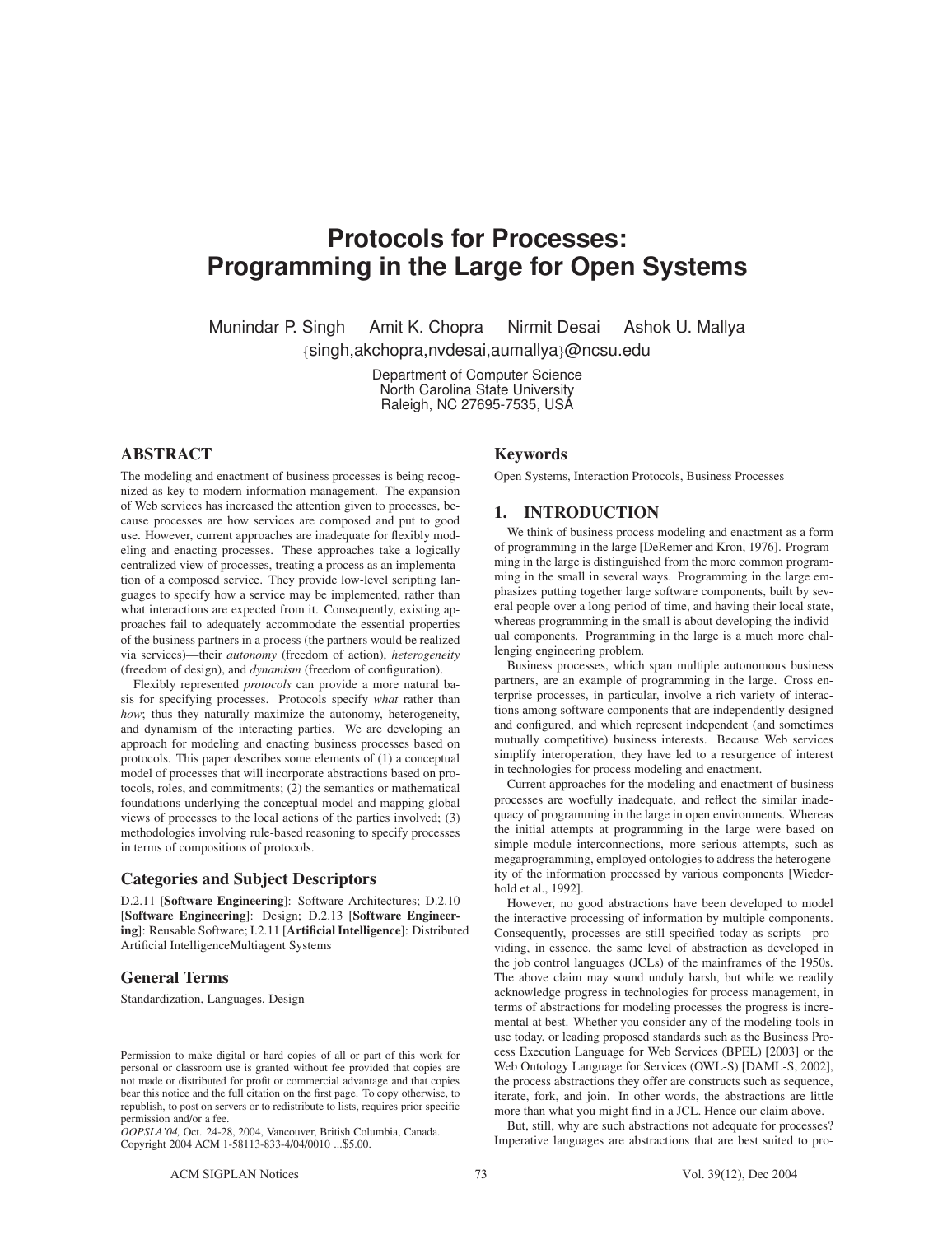gramming in the small. They assume the invoked components behave as expected. However, the main problems that arise in processes are problems of programming in the large. Because of environmental effects, exceptions can arise. Because the participants are autonomous, they can act to exploit opportunities, and their behavior may appear to be unexpected to their partners.

The effect of the above is that current approaches for process modeling and enactment have some key, well-known limitations in practice. They are either too rigid (thus frustrating users and causing systemic inefficiencies), or are extremely expensive in time and effort to construct and manage, and usually both. Thus some of the benefits of openness are lost.

# **1.1 Vision**

Our diagnosis of the above challenges is that they reflect a fundamental problem for programming in the large. The traditional (imperative) scripting constructs specify flows. Clearly any process execution must correspond to a flow. However, this does not mean that we must specify the set of flows explicitly. Instead, we propose that processes be captured in terms of protocols, where each protocol is a flexible encoding of a meaningful set of interactions.

We define *(business) protocols* as publishable specifications of business interactions. We propose to model a business process as a composition of protocols. For example, we can have protocols for negotiation, for payment, for selecting a shipping company, and so on. A protocol is an interface, meaning that it specifies only the key desired aspects of the interactive behavior, not how the interacting parties are implemented.

Each protocol constrains the business partners involved in it. Protocols are modular, i.e., functionally decentralized. For example, a payment protocol between a customer and a merchant would be specified independently of the merchant's inventory fulfillment protocol for ordering goods from its suppliers. Thus, capturing processes via protocols enables us to more easily represent and enact interactions among autonomous business partners.

To model a process, we first identify the protocols using which the different participants interact. For example, a merchant and a customer may interact with each other using a negotiation protocol; the merchant, customer, and payment agency may interact via an escrow protocol; and, the merchant, customer, and shipper may interact through some specialized logistics protocol. When each participant acts according to its local reasoning but respecting the stated protocols, a multiparty business process is enacted but without a global flow necessarily ever having been explicitly encoded.

#### **1.2 Benefits**

Our protocol-based approach offers the following natural advantages. One, for process *design*, protocols are naturally reusable whereas complete processes are not. More importantly, protocols lend themselves to modeling abstractions such as specialization and aggregation. Two, for process *enactment*, when protocols are flexible, they enable each party to exercise some discretion in applying its local policies or preferences while obeying a protocol. For example, a merchant may accept only cash for discounted goods and a customer may prefer to pay for goods after using them for a month. This flexibility also enables us to capture and handle business exceptions and opportunities in a natural manner at the level of protocols. Three, for process *monitoring*, protocols provide a clean basis for determining that the interacting parties are complying with the given protocols.

# **1.3 Trends**

Just as network protocols enabled the expansion of the lower lay-

ers of the Web architectures, business protocols will enable the development of processes involving autonomous, heterogeneous business partners. For this reason, we expect to see an increasing set of business protocols to be published and custom protocols to be designed. Several business protocols have been defined. Some general-purpose ones are NetBill [Sirbu, 1997], Secure Electronic Transactions (SET) [2003], Internet Open Trading Protocol (IOTP) [2003], and Escrow [2003].

RosettaNet is a leading industry effort, involving about 400 electronics and telecommunications companies. The RosettaNet [1998] Partner Interface Processes (PIPs), of which 107 are currently listed, are business protocols in spirit. These modularly describe several important business interaction scenarios. RosettaNet is in active production use with several billion dollars worth of commerce being conducted over it, e.g., [Krazit, 2002]. Another major industry effort is ebXML [2002]. ebXML is similar to RosettaNet but more general in style. Some of RosettaNet's components are gradually shifting over to using ebXML, e.g., for messaging formats. ebXML's Business Process Specification Schema (BPSS) describes partner roles and the documents they would exchange. RosettaNet's PIPs map to instances of BPSS. ebXML's Collaboration Protocol Agreement (CPA) describes an agreement (including conversations) between collaborating parties that is derived from their individual profiles.

We find the above trends, along with the well-known expansion of service-oriented computing, extremely encouraging. These trends clearly suggest that industry has understood the problem of developing cross-enterprise information systems, and is showing us researchers the way (in terms of what is important). However, current integration efforts are tedious and expensive, because they require extensive hard-coding. RosettaNet's limitations include that the PIPs specify interactions rather rigidly and do not offer a formal semantics. Further, the PIPs seem to specify some internal operations of each partner. Lastly, the interactions are short (in fact, just involving two parties and typically no more than a request and a response pair) and exceptions, where accounted for, are encoded as separate PIPs. ebXML has the same limitations.

Consequently, although current specifications of the business protocols are lacking in some respects, an increasing set of such protocols is an indication of the significance of our approach. The main reason behind the above limitations is that while business processes apply among autonomous, heterogeneous partners, the programming abstractions are still based on closed systems.

### **1.4 Key Traditional Approaches**

Section 3.2 discusses the related literature in more detail, but it would help to outline the key approaches here. Conventionally, a business process is modeled in a conceptually centralized manner as a global flow. Emerging standards and tools support the specification and enactment of business processes specified as flows, but they cannot escape the fundamental limitations of such representations. One, it is difficult to create and maintain flows: they become complex in the face of exceptions and cannot easily be verified. Two, because a flow represents a central view, it inevitably limits the autonomy and heterogeneity of the business partners involved, leading to a suboptimal treatment of exceptions and opportunities. Three, flow representations are about how a process or composed service is implemented; what we need are interfaces that assure us that independent implementations will interoperate.

It helps to distinguish *orchestration* (how a process is implemented by composing services) from *choreography* (how services interact) [Peltz, 2003]. Both BPEL [2003] and OWL-S [DAML-S, 2002] emphasize orchestration by encoding flows. Service compo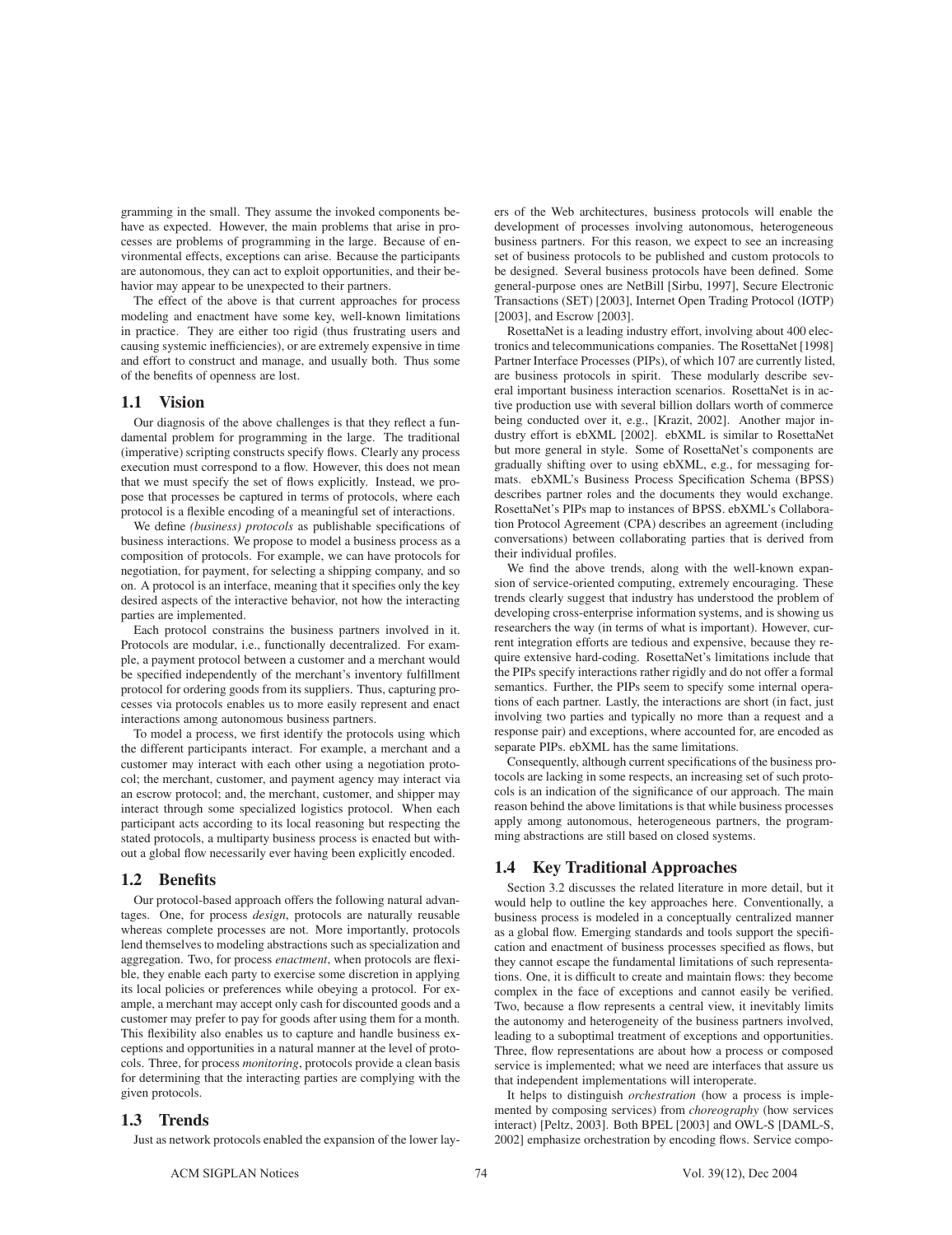sition has drawn an increasing amount of attention lately. However, work in this area has concentrated on orchestrating services so as to accomplish a desired composition. For example, McIlraith *et al.* [2001] and Cardoso and Sheth [2003] show how composed services may be put together. This body of work addresses how a composed service may be implemented, not how an autonomous service would interact with other services.

By contrast, the Web Services Choreography Interface (WSCI) [2002] describes "conversations" or constraints on how a service is willing to interact with others, e.g., by requiring login before purchase. Unfortunately, existing choreography approaches rigidly specify a series of message exchanges but without an account of how they could be modularized and combined and how they could be related computationally to the orchestration approaches.

Like choreography, a protocol describes how services interact, but unlike traditional choreography, a protocol would consider the perspective of the interaction rather than of a particular participant. Further, protocols are conceptually composable to yield processes. Lastly, protocols would map into the flows of the participants, where the flows would interact to yield the desired process, thereby fulfilling the purpose of orchestration as well.

#### **1.5 Why is this an Onward! Paper**

Programming in the large as a topic has been around for almost three decades. Business process management has seen a phenomenal resurgence in interest as it has expanded into cross-enterprise settings to serve the needs of e-business. The challenges the open environments pose for process modeling and enactment call for new approaches for software development. We provide a promising such approach. This paper outlines several technical aspects of this approach, indicating that it could be a promising new paradigm for scientific contributions. However, the results might need further refinement before they are ready for conventional forums.

# **1.6 Organization**

The rest of this paper is organized as follows. Section 2 describes our motivations in greater detail, presents our technical framework, and introduces our approach. Section 3 describes our contributions in relation to the most relevant literature.

# **2. APPLYING PROTOCOLS**

The above idea, of basing processes on protocols, leads to a series of technical challenges. The objective of our ongoing research is to address these challenges in the manner described below.

• How can we compose protocols into processes? How can we reconcile a global perspective on a process with the local perspectives of the participants? For example, a supply chain is a process whose overall workflow is just one view; equally important is understanding the participant's perspectives, which govern their individual actions.

*Approach*. Develop a formal model for protocols that supports refinement and aggregation, and to further develop it into a formal model of processes. For example, the generic payment protocol can be refined into a rich variety of protocols, each with different tradeoffs of expense, speed, and convenience (for one or more of the parties involved). Examples include handing over cash, paying with a credit card, paying with a debit card, paying with a personal check, paying via a third party such as Paypal, and so on. As long as we recognize that these are payment protocols, our top-level design goal, namely, to enable some form of payment would be satisfied.

• How can we support the configuration of processes in a manner that respects the local policies of the participants? How can we manage implementations of protocols? For example, a seller may at its discretion waive checking a buyer's credit history, even though the process allows it or, conversely, insist on checking a buyer's credit history even if it is not explicitly required. That is, it should be possible to modify local policies and to negotiate additional requirements.

*Approach*. Employ agents, defined in a broad sense, to represent the interests of autonomous partners and to carry out extended interactions with each other. The agents would not only respect the protocols, but also apply the local policies and preferences of the participants.

• How can we enact such processes in a distributed manner using current techniques (which are not geared toward protocols)? In particular, how can process enactment support recovery for a protocol while guaranteeing some transactional properties and how can we determine compliance of the participants' behavior?

*Approach*. Compile protocols into skeletal flows that can be completed based on local policies and executed using conventional business flow engines and rule engines. The flows would produce and consume messages to yield the desired choreography. They would determine if any of the protocol requirements were being violated. Compliance verification is harder when flexible actions are allowed.

We do not directly study how individual protocols are invented. Our other work deals with the specification and verification of flexible protocols based on a nonmonotonic logic formalism [Chopra and Singh, 2003; Yolum and Singh, 2003]. That work addresses a limitation of conventional techniques for developing protocols, by improving their flexibility. For our present purposes, we can assume that protocols are available and specified in a monotonic formalism, although possibly derived from nonmonotonic representations. We do represent and reason about protocols.

#### **2.1 Conceptual Model and Definitions**

Figure 1 shows our conceptual model for a protocol-based treatment of business processes. The abstract entities (sharp rectangles) are publishable interfaces, which must be implemented to yield configurable entities (rounded rectangles) that can be fielded in a running system.

An *agent* is an implementational entity, something that can represent a real-world business partner with its own local business rules and configurations. For our purposes, agents are persistent computations capable of forming commitments with other agents. Agents naturally represent parties such as the partners involved in a business scenario, who might collaborate but retain their autonomy. There is no assumption of any of the aspects of agents traditionally associated with artificial intelligence.

A business *protocol* is a specification of a logically self-contained interaction, i.e., an interface that can be captured in a registry. A protocol involves two or more roles and is specified via some protocol logic. The protocol logic is strong enough to encode the contractual obligations of the various parties and is formalized through the notion of commitments, which we introduce in Section 2.2.1. A role's behavior for participating in a protocol can be extracted from the protocol logic into a protocol-specific skeleton or *P-Skel*. When a role plays more than one roles, its different P-Skels must be combined and reconciled into a composite skeleton or *C-Skel*. Protocols can also be aggregated from other protocols, but for simplicity we don't emphasize such relationships here.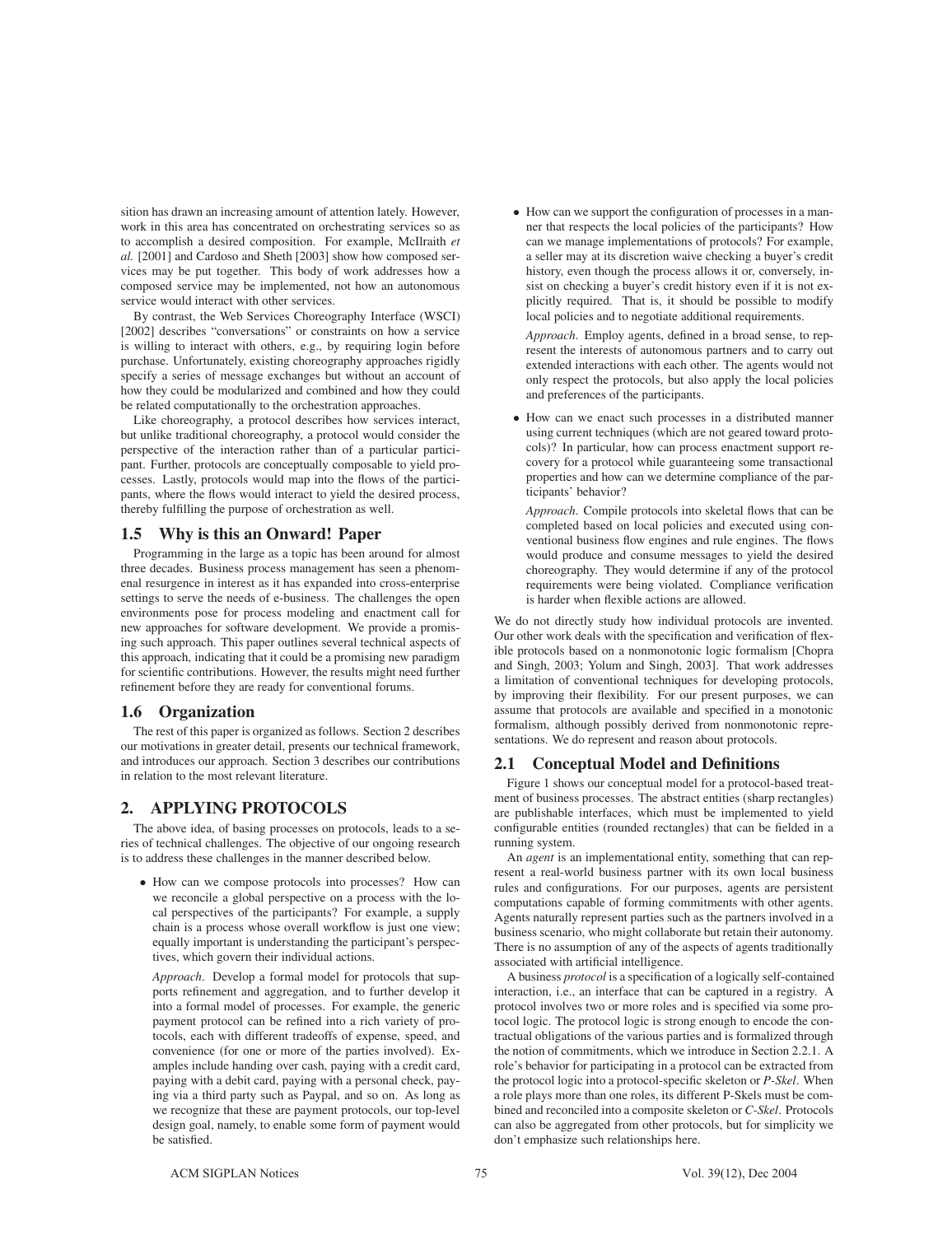

**Figure 1: Conceptual model**

An agent may participate in multiple business protocols by *adopting* a role in each of them, e.g., a bookstore may adopt the role of a seller while interacting with customers and the role of a buyer while interacting with publishers. A *local flow* is an executable realization of an agent's view of its tasks for its various protocols and incorporating its local business logic. Such a flow would invoke the right services in order to realize the C-Skels that it implements.

A *business process* aggregates the local flows of the agents participating in it. For example, a supply chain business process would be the aggregation of the local flows of the consumer, the retailer, the supplier, and the manufacturer, each flow incorporating the policies of its respective party. The contractually required parts would have been encoded in the protocols that are employed; the other parts may only be in the policies of the participants and would generally not be visible externally.

### **2.2 Representations**

We briefly introduce our key representations, which are geared to supporting reasoning about protocols and processes as motivated above. To talk about how a protocol specializes or aggregates one or more protocols presupposes that we can characterize the computations allowed by a protocol and the evolving states of those computations so that we can consider whether a particular refinement or detour is legitimate. For business protocols, therefore, this means we must represent not just the behaviors of the participants but also how the contractual relationships among the participants evolve over the course of an interaction. Doing so enables us to determine if the interactions are indeed compliant with the stated protocols.

#### *2.2.1 Commitments*

The contractual relationships of interest are naturally represented through *commitments*. A legal notion of contracts was identified by Hohfeld [1919]. Commitments capture the directed obligations of one party to another and cover Hohfeld's notions [Singh, 1999]. In simple terms, a commitment is a directed obligation from an agent (the *debtor*) to another agent (the *creditor*) regarding a particular *condition* that, in effect, the debtor promises to bring about. For example, the customer's agreement to pay the price for the book after it is delivered is a commitment that the customer has towards the bookstore. Using commitments enables us to model not just a participant's actions, but also how the actions advance the ongoing business interaction, which enables us to more readily detect and accommodate business exceptions and opportunities.

Commitments lend coherence to the interactions because they enable agents to plan based on the actions of others. Commitments can be manipulated through a small set of operations, including create, discharge, cancel, release, assign, and delegate [Singh, 1999], which we lack the space to discuss here.

In principle, violations of commitments can be detected and, with the right architecture, commitments can be enforced—by penalizing agents who do not comply with their commitments. Enforceability of contracts is necessary in practical settings where the participants are autonomous and heterogeneous [Singh, 1998].

#### *2.2.2 Branching Model of Time*

We use a branching model of time to represent the evolving state of a system. Each point in the model corresponds to a snapshot of the possible state of the system. Like in traditional applications of temporal logic, the state of the system is identified by the atomic propositions that are true therein. However, we go beyond traditional approaches in considering the commitments among the different participants of the system, and the operations on commitments that they continually perform as they enact various protocols.

Except for the "interpretation" (in the mathematical logic sense of the term), our model of time is a standard one [Emerson, 1990]. The language we use is the well-known Computation Tree Logic (CTL). This is helpful in enabling us to benefit from traditional tools for temporal logic.

We describe our model using the following example scenarios that can arise during a book purchase interaction. Each of these scenarios requires a different amount of effort from the participants in terms of protocol execution, planning, and coordination. In these scenarios, *customer* or *c* represents the customer's agent, *bookstore* or *b* the bookstore's agent, *bank* or *k* the bank's agent, and *shipper* or *x* the shipper's agent. Circles represent states, labeled by  $s_i$ , and arrows are labeled by the messages passed between the agents. These messages correspond to actions that the agents take.

- 1. Normally, the customer would ask the bookstore for a price quote on the book he wishes to buy, and upon receiving a quote from the bookstore, would accept the bookstore's offer. The bookstore would then ship the book, after which the customer would send the payment. This is modeled after the NetBill protocol [Sirbu, 1997].
- 2. The bookstore might be willing to give a refund if the customer returns the book for some reason. This scenario is similar to the above scenario until the stage where the book is delivered to the customer. However, this scenario has more steps, since the customer returns the book, and terminates only when the bookstore sends the refund to the customer.
- 3. The customer might delegate the payment to a third party, e.g., a bank. Such a situation is not very different from using a credit card to pay for goods. The customer, after accepting the bookstore's price quote and later receiving the book, sends a message to both the bookstore and the bank (although only one arrow is shown in the figure, between states  $s_4$  and  $s_{21}$ ) indicating that the bank will honor the customer's commitment to pay.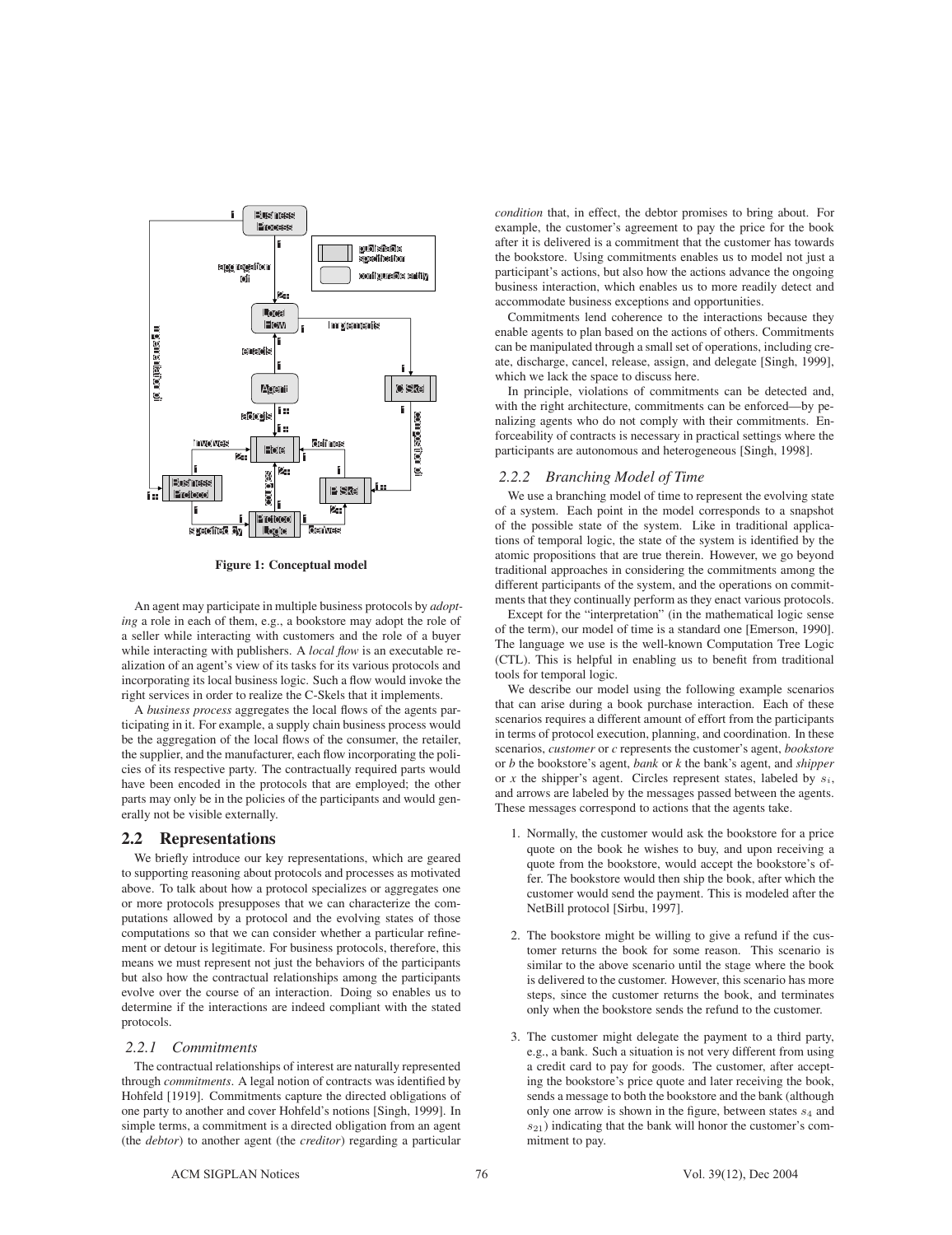

**Figure 2: Branching model corresponding to the book purchase example**

Figure 2 shows how the evolution of our scenarios can be represented in branching time. States  $s_1$  and  $s_2$  are not shown for the sake of brevity. The  $t_i$ 's represent instants of time increasing from left to right. Each path from the root  $s_0$  of the tree to a leaf node denotes one *computation* of the system. The computation  $s_0, \ldots, s_3, s_4, s_5$  is a valid one, corresponding to scenario 1, while the computation  $s_0, \ldots, s_3, s_4, s_{100}$  is invalid, because the customer cancels his commitment to pay after receiving the book.

### **2.3 Protocol Semantics and Design**

Figure 3 shows two simple protocols, also based on the book purchase example. The protocols show states and transitions.

#### *2.3.1 Modeling protocols*

Information modeling involves the application of some key abstractions such as classification, aggregation, and relationships among components. However, traditional process models don't readily support such abstractions. Because they are based on data and control flow, they correspond to flow abstractions (e.g., sequence, branch, and so on). These abstractions take the perspective of one party whereas business processes are inherently distributed among autonomous entities. In essence, whether a given process is a specialization or a generalization of another process is not easy to decide, especially because the contributions of a given partner may be radically different in the two processes.

By contrast, because protocols are modular, they enable abstractions that are on par with the classification, aggregation, and relationships for information modeling. Protocols can be defined based on other protocols and they can be combined to yield a desired process. Instead of comparing entire processes, we can compare their protocols. For example, a process may use a more general payment protocol and a less general shipping protocol than another process.

#### *2.3.2 Protocols and computations*

In essence, each protocol allows a set of computations. More general protocols allow more computations than the protocols that refine them. In simple terms, if we begin with a protocol and eliminate even one of the computations in it, we would have produced a refinement of it. However, in practice, the refinement of a protocol involves more than just selecting some of the computations it allows. Typically, the refinement involves that additional constraints and wrinkles be added to the computations. For example, a simple payment protocol might require that the payer transfer funds to the payee. A particular refinement of this might be through payment with a check. To pay with a check, the payer would send a check to the payee who would deposit the check to his bank, which would present it to the payer's bank, which would (presumably after debiting the appropriate amount from the payer's account) send the funds to the payee's bank, which would make those funds available

to the payee. Thus payment by check is a specialization of payment, but it involves a lot more steps. We know it is a refinement of the payment protocol because, just as the payment protocol requires, it ends up transferring funds to the payee. That is, the commitments at critical states in the two protocols line up correctly.

In general, the refinement of protocols can involve a mix of shrinkage along the dimension of the number of computations and expansion along the dimension of the number of steps in an allowed computation. Protocols that allow many short computations are the most flexible because there are numerous ways to satisfy such protocols. Protocols that allow fewer computations limit the ways in which they can be satisfied. Protocols that allow a few long computations are the most restrictive because there are only a few ways to satisfy them. Protocols that allow many long computations are more flexible than the above, because they offer more alternatives.

Protocols with a few long computations restrict the autonomy of the participants. Such protocols are not necessarily bad, though. They have a distinct advantage in checking compliance. In an extreme case, if a protocol allows exactly one sequence of actions, you will know immediately if it has been violated when one of the expected actions does not occur. There is thus a tradeoff between the flexibility of protocol execution on the one hand and the complexity of verifying compliance on the other.

#### *2.3.3 Protocols and commitments*

An advantage of incorporating commitments is that they directly represent contractual relationships, are flexible, and lend coherence to the otherwise disjointed interactions of the participants in a process. The formalization of the specialization and generalization hierarchy of protocols is made more interesting and useful because of the presence of commitments and roles in our model. Instead of considering uninterpreted sequences of states, we can consider how the commitments of the various roles evolve over different computations. The use of commitments enables more sophisticated business reasoning than in traditional approaches. In particular, it enables us to characterize the similarity of states and subsumption among protocols in potentially subtle ways. For example, we can look beyond the messages exchanged to the commitments of the participants. An example is when a participant from its local perspective considers two states as interchangeable simply because it features as the creditor and debtor in the same commitments regardless of the other parties. In other words, instead of merely considering raw computations, we would often need to normalize them in terms of commitments so as to make more precise judgments about how protocols relate to one another.

# **2.4 Designing Processes**

Let us consider a simple but effective methodology for process design. This can be considered a top-down methodology. First,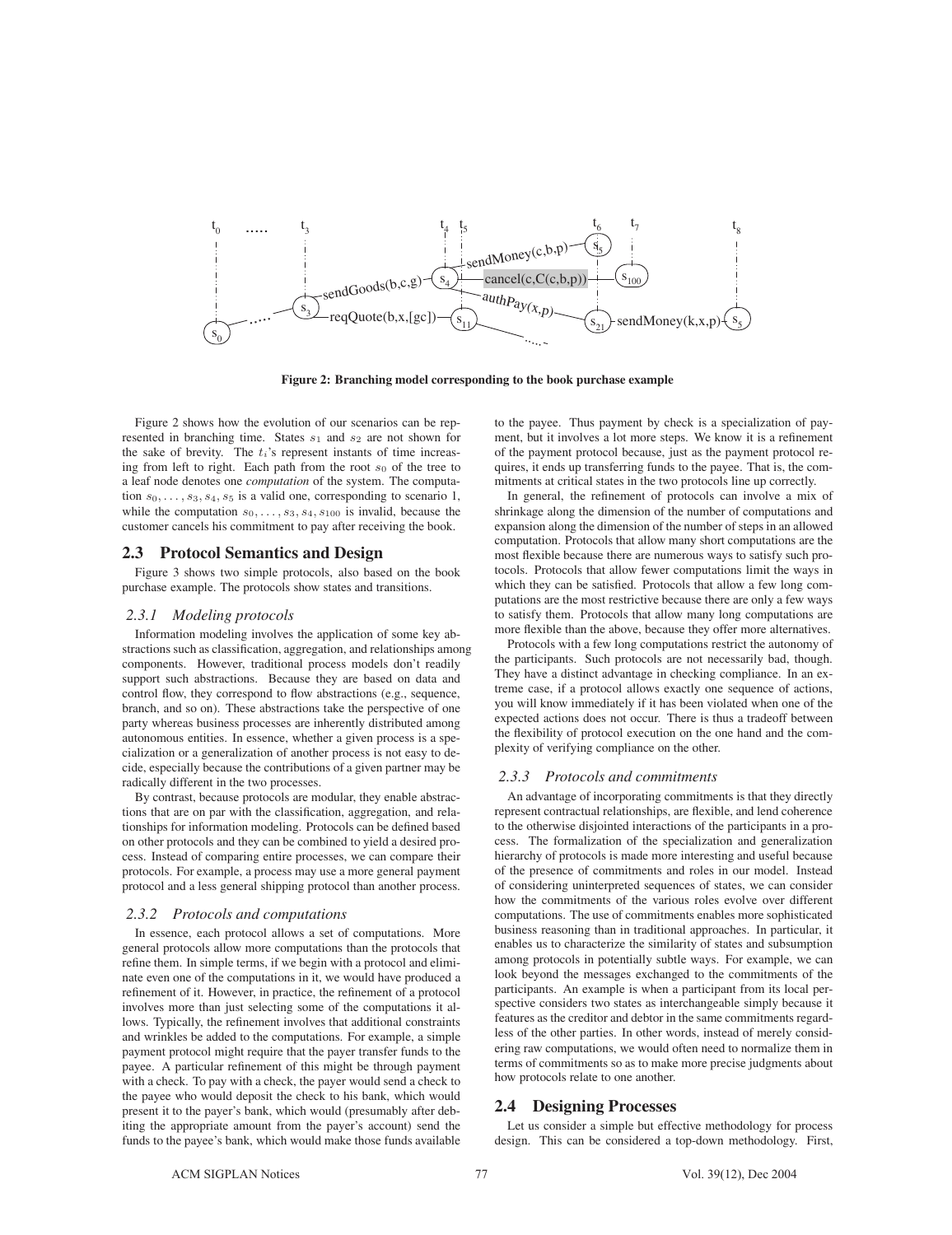

**Figure 3: A shipping and a payment protocol**

model a process in terms of a short sequence of abstract actions, which take the process execution from one *stage* to the next. Processes are refined by using protocols to implement stages. This is where it helps to have a library of protocols, organized in a taxonomy according to the above discussion.

Consider purchase again. At a high level of abstraction, this example is implemented by a process that has three stages: an initial negotiation stage, followed by a shipment stage, and finally a payment stage. In the purchase scenario, states  $s_0$ ,  $s_1$ ,  $s_2$ , and  $s_3$  belong to the negotiation stage, states  $s_3$  and  $s_4$  belong to the shipment stage, and states  $s_4$  and  $s_5$  belong to the payment stage.

The first motivation is simplifying design through abstraction and reusability. However, it also potentially yields an improved flexibility for the participants, because the protocols more clearly delineate what a participant should do and thus leave more choices to be made by each. For instance, an alternative process that allows the payment stage to precede the shipping stage essentially achieves the same goal as purchase, that of exchanging goods for money.

For simplicity, let us adhere to the following order for the purchase process: negotiation, then shipment, then payment. This three-stage process can be refined, for example, by substituting, or *splicing in*, any one of the numerous shipping protocols available. One can ship via regular mail or use return-receipt mail. Whatever the shipping protocol used, the splicing works because shipping is specified as an interface, and the shipping protocol adheres to the interface. For example, the shipping protocol of Figure 3 can be spliced into purchase as shown in Figure 4. Similarly, the payment stage can be substituted for by the payment protocol of Figure 3.

#### *2.4.1 Role of semantics*

In general, protocols may be combined in the above way only because the underlying representation of commitments tells us whether the combination is sound. If there were no underlying content, any modification to the protocol would be fraught with risk of unsoundness. A protocol can be spliced into by another if the contractual relationships between the participants in each protocol are preserved. That is, the commitments of the parties involved are not affected except as desired. Commitments help reason about legal and illegal designs since commitments have a clear operational semantics across domains.

richer than the case where one protocol is nested within another (i.e., becomes a subprotocol of the other). Specifically, when a protocol  $p_2$  is spliced into a protocol  $p_1$ ,  $p_2$  itself might be spliced into by parts of  $p_1$ . As a particular case, consider shipping, a protocol that takes a circuitous run to achieve the delivery of the goods to the customer. However, the shipper is not paid by the bookstore until the customer has paid the bookstore. Therefore, shipping has essentially been spliced in between stages  $s_{14}$  and  $s_{15}$ . From the point of view of shipping, the bookstore waits at state  $s_{15}$ . From the point of view of purchase, the customer receives the goods, and performs the payment via the bank.

In this manner, our approach supports the design abstractions of refinement (specialization and generalization) and aggregation (substituting a protocol for a place-holder stage or for another protocol). It also supports relationships among protocols where one protocol achieves the state that is needed by another to make further progress. This leads to a subtle kind of aggregation where two protocols might even be interwoven so as to make the best progress in the given process. Such aggregations, in general, would require rules to capture the local behaviors of the participants.

# **2.5 Enacting Processes**

An important challenge is to enact processes in a distributed manner based on the stated protocols. As explained in Section 2.1, each protocol yields a P-Skel for each of the roles in it.

In preliminary work, we have prototyped a tool to generate local skeletal flows of the roles in a protocol. These skeletal flows can be augmented with business rules to produce local flows that each participant can execute.

To show how our approach could be layered above the current flow-centric infrastructure, we render these flows in BPEL [2003]. We expose the protocol interfaces of each participant as services via the corresponding WSDL specifications. An example is discussed next.

Consider a finite state representation of NetBill as shown in Figure 5. Figure 6 shows the BPEL skeletal flow of the customer generated from the above protocol representation. A similar skeleton is generated for the merchant along with WSDL specifications for both roles. These generated flows are complete except for the business rules to handle each message received from other participants. We use Collaxa BPEL Orchestration Engine 2.0 [2003] to deploy, instantiate, and execute the BPEL flows of each role. The above

Armed with the semantics, we can support operations that are

ACM SIGPLAN Notices 78 78 Vol. 39(12), Dec 2004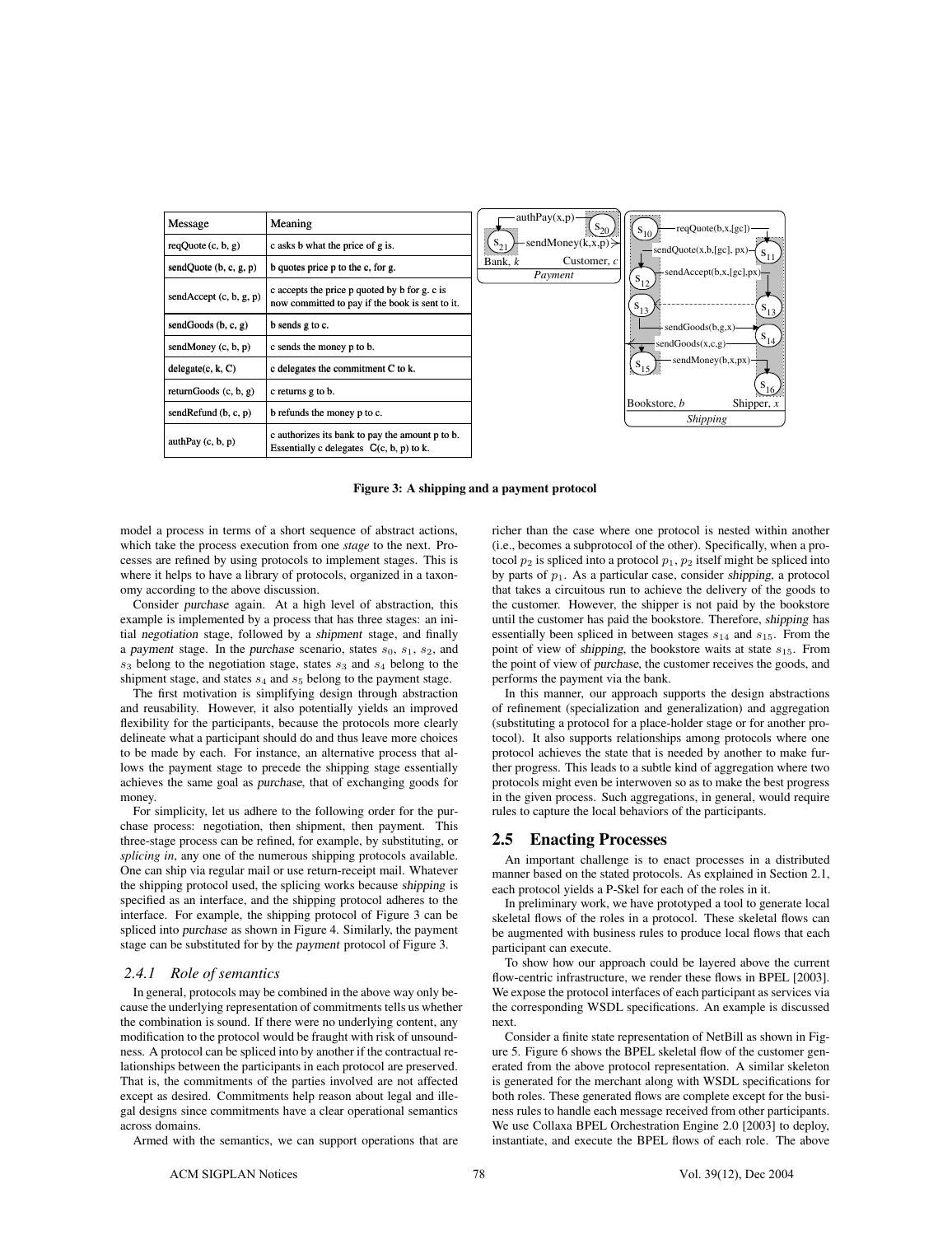

**Figure 4: Refinement of purchase by splicing in shipping and payment**



**Figure 5: NetBill Protocol**

tool is limited in that it doesn't accommodate the commitments of the participants.

# **3. DISCUSSION**

We introduced a technical approach for modeling protocols that provides a natural basis for principled methodologies for designing custom business protocols. The main contributions lie in the formalization of protocol specialization and aggregation. This can further be employed to perform subsumption reasoning and to carry out more interesting operations on protocols, such as splicing. Related work can broadly be classified under the following research areas.

# **3.1 Existing or Emerging Standards**

Among conventional standards, BPEL [2003] primarily captures a flow model. BPEL also includes a significant component of data handling. BPEL also includes so-called protocols, which are modeled as processes whose variables are bound late to values. WSCI describes conversations in which a given service may participate. WSCI [2002] conversations are not business protocols. Protocols impose interrelated requirements on all participants, not just on the users of a particular service. Each WSCI specification corresponds to a role in our scheme. WSCI Conversations are specified without any semantics, so that transitions and states cannot be reasoned about.

The transactional requirements of the composition could be partially derived from the nature of the composition. A leading approach for transactional support for Web service computations is described in the WS-Coordination [Cabrera et al., 2003] and WS-Transaction specifications [Cabrera et al., 2002], which has support for Atomic Transactions (ATs) and Business Activities (BAs). Most of our intended applications will fall under business activities. OASIS's Business Transaction Protocol (BTP) introduces an alternative, but similar, framework for coordinating Web transactions [Dalal et al., 2003]. BTP includes atom (all or none) and cohesion (application-specific) transactions. The Web Services Composite Application Framework (WS-CAF) [Bunting et al., 2003] is another industry initiative to support transactional properties of business processes. The above approaches are similar enough for our purposes. They take a flow-oriented stance on processes and attempt to encapsulate certain steps as transactions. Our approach would apply transactional properties at the level of protocols.

Semantic Web efforts have converged into the Web Ontology Language (OWL) [McGuiness and van Harmelen, 2003]. One of the best current works on semantic Web services is OWL-S (derived from DAML-S) [DAML-S, 2002]. OWL-S is an OWL ontology for services, which includes service grounding, service profile, and process model. The profile is key for specifying and discovering services. The process model describes how a service may be implemented in terms of a set of scripting constructs, such as for sequencing, concurrency, branching, and iteration. In this respect, OWL-S resembles BPEL, which describes processes with which services can be implemented as compositions of others. Although such process specifications may be useful in tools to implement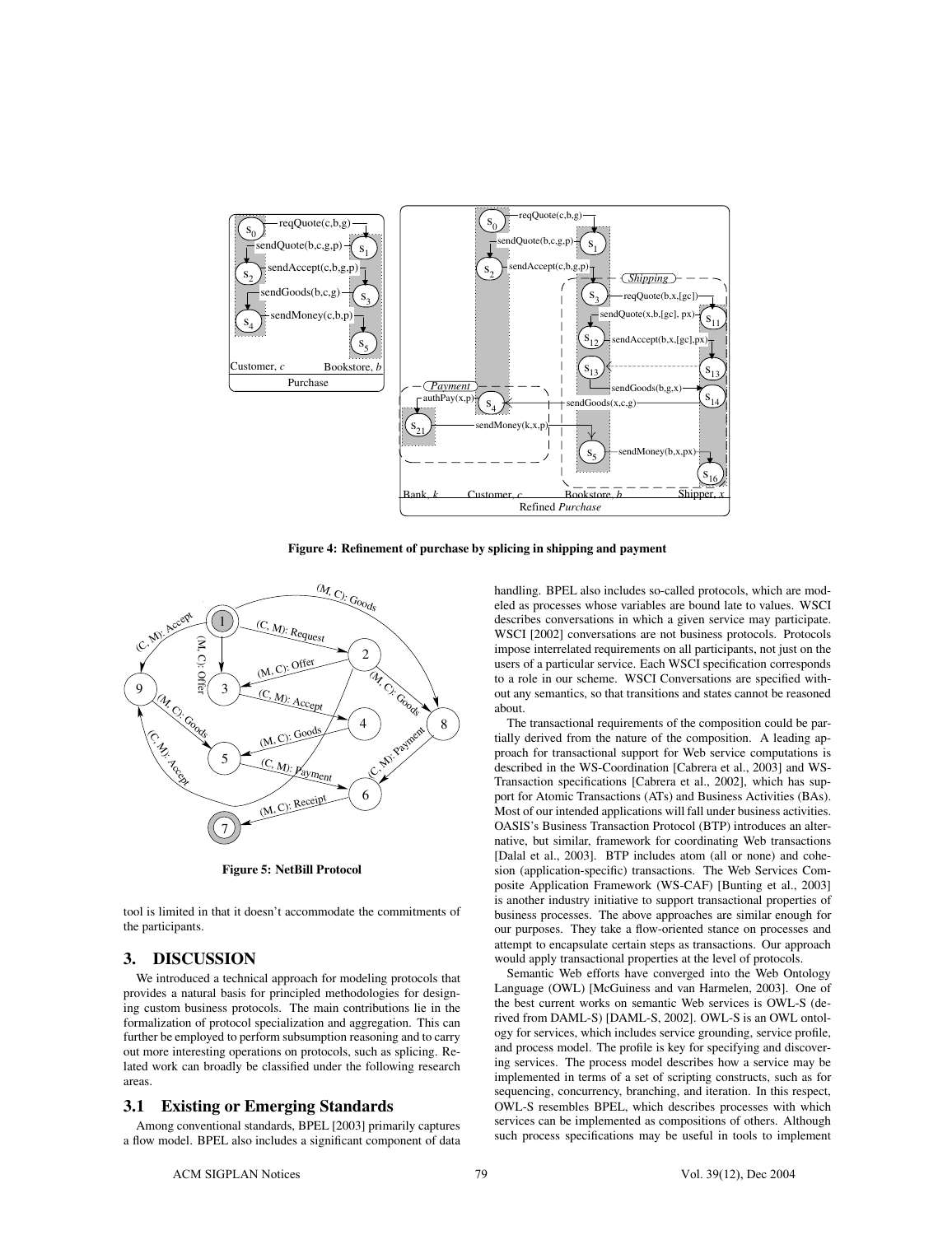```
<process name="NetbillConsumer" …>
<partnerLinks>
<partnerLink name="merchant"
      partnerLinkType="cns:merchantLT"
      myRole="netbillConsumer"
      partnerRole="netbillMerchant"/>
</partnerLinks>
<variables>
<variables>
<variable name="requestM"
messageType="mns:Requestions.ge"/"<br>
<variable name="offerM" .../>
 ...
<variable name="state" …/>
</variables>
<sequence>
<!--First basic activity must be "start"-->
   <receive partnerLink="initiator"
             operation="start"
             variable="startM"
             createInstance="yes" ...>
  </receive>
 </receive>
 <!-- start up logic -->
\langle -- decide among request/accept/wait for
       merchant -->
 ...
<!-- update state accordingly-->
 ...
<case condition="bpws:getVariableData(
        'state' ,'value') = X">
       <!--Take action: current state is X-->
        ... <invoke partnerLink="merchant" ...
          operation="...
           inputVariable="...">…</invoke>
        <!--Change current state accordingly-->
     \langle/case>
  </switch>
 </switch>
 <!-- P-FSM logic -->
  <while condition="…"> <pick>
      <onMessage partnerLink="merchant" ...
        operation="receiveOffer"
        variable="offerM">
       <switch>
          <!--OfferM OK in current state ?-->
          <case condition="…">
 ...
 <invoke partnerLink="merchant"...>
\langle /-- Change current state -->
         <case M …
          <otherwise …/>
       \langle/switch>
     </onMessage>
 </onMessage>
 <onMessage partnerLink="merchant" ...>
     </onMessage>
\ldots \ldots\langlepick>
  \langle/while>
</sequence>
\langle/process>
\overline{p} and \overline{p}
```
#### **Figure 6: BPEL flow for NetBill customer**

services, they are not directly suited for standardization. In our approach, some of this functionality shifts to protocol specifications.

### **3.2 Relevant Literature**

#### *3.2.1 Traditional formal methods*

Current modeling formalisms, such as finite state machines and Petri Nets, originated in distributed computing and apply at lower levels of abstraction than needed for flexible business interactions [Emerson, 1990; Harel and Gery, 1997]. When applied to business protocols, these formalisms result in specifications that are overconstrained to the level of specific sequences of actions. However, the rigor of these approaches is attractive. Our approach employs temporal logic augmented with commitments to accommodate flexibility.

A recent work in this direction is on conversation protocols, e.g., [Bultan et al., 2003]. This body of work essentially models services as components that send messages to one another. It is a direct application of traditional formal techniques to services. This is valuable. However, this work is ultimately limited by fact of ignoring the challenges of business processes. In particular, because it lacks semantics in the form of commitments (or other model of contractual relationships), it has no account of flexible behavior by the participants. Without the benefit of such semantics, the refinement of protocols (not addressed by the cited paper) would at best consider sets of computations but would not recognize when syntactically distinct computations were actually alike. In simple terms, you don't know if a deviation is legitimate, because you don't know what the conversation means.

#### *3.2.2 Semantic Web services*

OWL-S and some semantic composition approaches were alluded to above. In the Web Services Modeling Framework (WSMF) [Bussler et al., 2002], the process implementing a given service is, in general, not exposed. However, WSMF enables a variety of constraints on the invocations of services, e.g., concurrent execution, data and control flows among services, and a compensation strategy for a service (what to do if it fails). In this sense, WSMF supports a process model similar to the OWL-S process model. Capabilities are modeled in terms of preconditions and postconditions to enable service discovery. WSMF also includes components of ontologies and mediators for data sharing. These are complementary to our present approach.

#### *3.2.3 Process modeling*

There has been an enormous amount of work on process modeling. Much of that work has developed languages for expressing flows and systems for enacting such flows. Of greater relevance intellectually is the MIT Process Handbook (MITPH) project [Malone et al., 2003], which aims to create an extensive classification and systematic organization of business processes based on two dimensions of process hierarchies, one that composes the *uses* of a process out of its constituent *parts*, and another that subclasses *generalizations* of a process into *specializations*.

Grosof and Poon [2003] develop a system to represent and execute business rules from MITPH. Wyner & Lee [2003] study specialization for data flow diagrams. Their approach can form the basis of the processes identified in MITPH. These concepts turn out to be complex and not readily applicable to entire business processes. Further, since Wyner & Lee do not capture the content through a high-level representation such as commitments, the results are not intuitive.

The pi-calculus [Milner, 1991] has recently been suggested as an approach for modeling processes, e.g., [Meredith and Bjorg, 2003]. This can be potentially quite useful, but only if applied at the level of interaction protocols. It is conventionally applied simply to en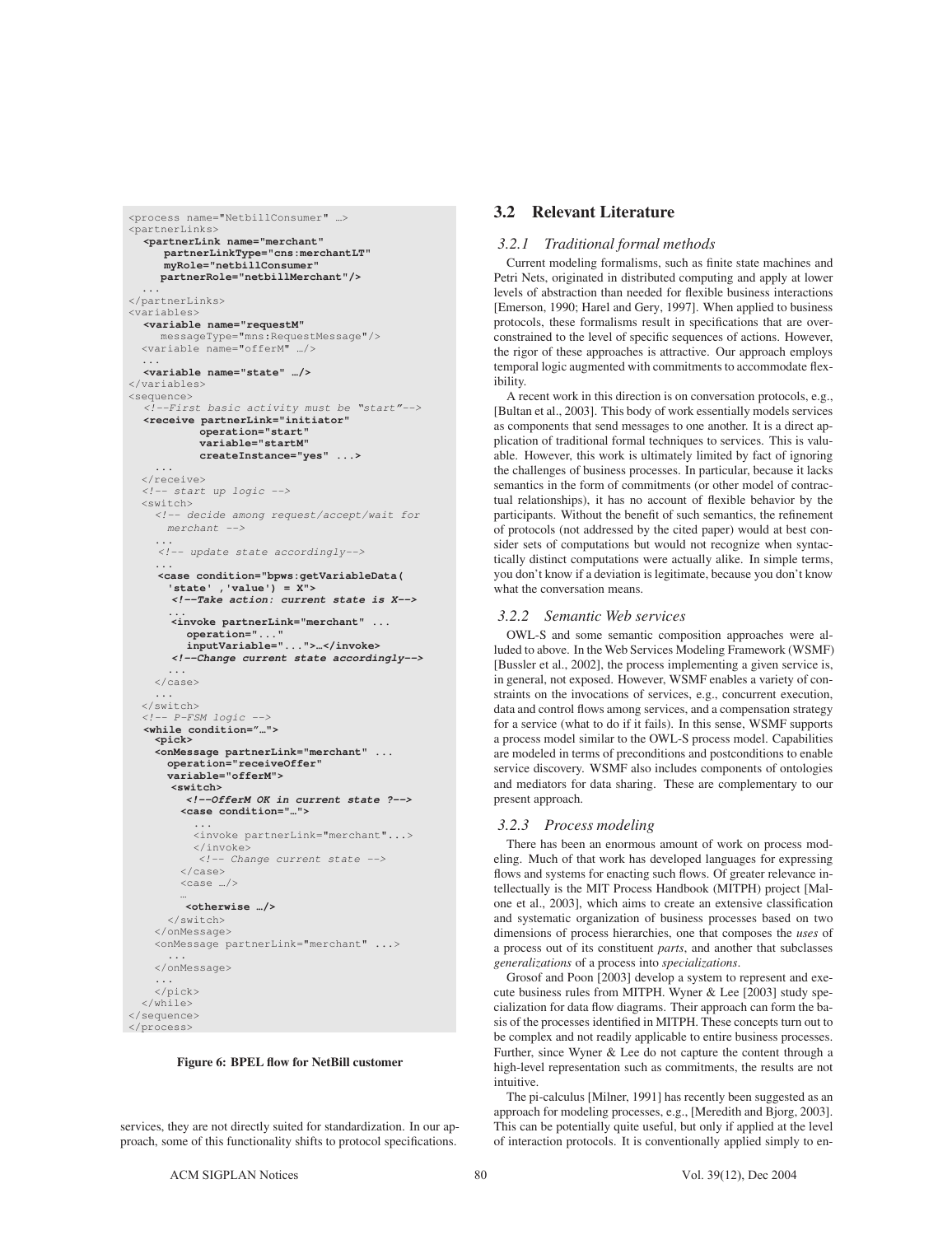code orchestrations as in XLANG [Thatte, 2001] (now absorbed into BPEL) or to even to specify choreographies as in WSCI. However, even according to some of its proponents, some of the subtle features of the pi-calculus, e.g., reconfigurability, end up not being needed [Wischik, 2003]. A more challenging and potentially more valuable application of the pi-calculus would be in the context of business protocols as in our approach. Because protocols involve commitments and operations on commitments, they can potentially benefit from the advanced features of the pi-calculus, e.g., to typecheck whether a given participant can play a certain role in a protocol and evolve its commitments in a certain manner. We defer this to future work.

# *3.2.4 Commitments and contracts*

Commitments have been studied at length in the multiagent systems literature. Commitments fare better than traditional deontic logic because they are directed, whereas deontic logic only deals with what is obligatory or permissible and thus disregards an agent's obligations to another agent. Previous work on commitments has not been used for operational characterization of protocols. A notable exception is Verharen, who develops a contract specification language, CoLa, to specify transactions and contracts [1997]. Verharen's approach benefits from commitments in expressing actions, but it treats commitments as obligations, and does not allow manipulation of commitments as in our approach. Further, Verharen only considers base-level commitments, without capturing conditional commitments as we have done through metacommitments [Singh, 1999].

#### *3.2.5 Commitment-based protocols*

Yolum and Singh [2002] is one of the first accounts of the use of commitments in modeling agent interaction protocols and the flexibility that it affords the participating agents. Fornara and Colombetti [2003] describe how commitments relate to FIPA-ACL messages and demonstrate this with an example. Both approaches highlight the benefits of a commitment-based approach to interaction protocol design. Johnson *et al.* [2003] develop a scheme for identifying when two commitment-based protocols are equivalent. Their scheme, however, is simplistic, classifying protocols based solely on their syntactic structure. Our work provides stronger results from an application point of view and relates better to the Web Services approach.

Bussmann *et al.* [2002] present a design methodology to aid in the selection of a protocol from a library of existing protocols to apply to agent-based control applications. They identify criteria like the number of agents, the number of roles, and the number and kind of commitments and use these to select a protocol from an existing pool of interaction protocols. This approach is quantitative, and lacks a formal semantics to base the methodology on.

# **3.3 Contributions and Directions**

To summarize, we have argued that the problems of programming in the large arise with renewed vigor in open environments, as exemplified by the world of cross-enterprise business process management. Current programming abstractions are ineffective for such settings. A simple, but promising, idea is to modularize interactions analogous to the way we traditionally modularize local behaviors: let's have roles and protocols as first-class entities just as classes and methods were in traditional programming. We described key elements of our research program, which in simple terms, seeks to take the above idea to its logical conclusion. We hope to have convinced the reader that a number of benefits can be derived from this exercise.

We don't claim that all important problems are solved or even framed with precision, but we think we are getting there. To this end, we have identified some avenues of research that are especially promising.

- **Design.** Sophisticated process design tools based on our theory of processes and protocols would help designers create process models with greater productivity. Key questions are about design rules and sanity checks on processes and protocols.
- **Enactment.** An execution framework for agents to play roles in different protocols so as to enact a process in a truly distributed manner would maximize the autonomy of business partners. It would eliminate the need for centralized process execution with its concomitant bottlenecks and failure modes.
- **Monitoring.** Compliance verification is a key challenge for open environments. It becomes even more important when the participants are given more autonomy as in our approach. The richer semantics of our approach, in terms of commitments and temporal models, would help us develop stronger results than in other approaches.
- **Negotiation.** We can frame the choice of protocol as a run-time decision to be made by the various participants. In particular, participants would then use the refined version of a protocol that best matches their local preferences. For example, a customer might choose to deal with a business that requires no authentication steps rather than with a business that offers similar services, but requires a number of authentication steps. In other cases, the parties involved may negotiate with each other to settle upon the particular refinement of a protocol that they would follow in their mutual interactions.

Overall, we believe this could prove to be a fruitful research program for our community.

# **4. ACKNOWLEDGMENTS**

This research is supported by DARPA and by the National Science Foundation under grant DST-0139037.

# **References**

- BPEL. Business process execution language for web services, version 1.1, May 2003. www-106.ibm.com/developerworks/webservices/library/ws-bpel.
- Tevfik Bultan, Xiang Fu, Richard Hull, and Jianwen Su. Conversation specification: A new approach to design and analysis of eservice composition. In *Proceedings of the Twelfth International World Wide Web Conference (WWW)*, pages 403–410, 2003.
- Doug Bunting, Martin Chapman, Oisin Hurley, Mark Little, Jeff Mischkinsky, Eric Newcomer, Jim Webber, and Keith Swenson. Web services composite application framework (WS-CAF), July 2003. http://www.iona.com/ devcenter/ standards/ WS-CAF/ WS-CAF.pdf.
- Christoph Bussler, Dieter Fensel, and Alexander Maedche. A conceptual architecture for semantic Web enabled Web services. *ACM SIGMOD Record*, 31(4):24–29, December 2002.
- Stefan Bussmann, Nicholas R. Jennings, and Michael Wooldridge. Re-use of interaction protocols for agent-based applications. In *Proceedings of the 3rd International Workshop on Agent-Oriented Software Engineering*, 2002.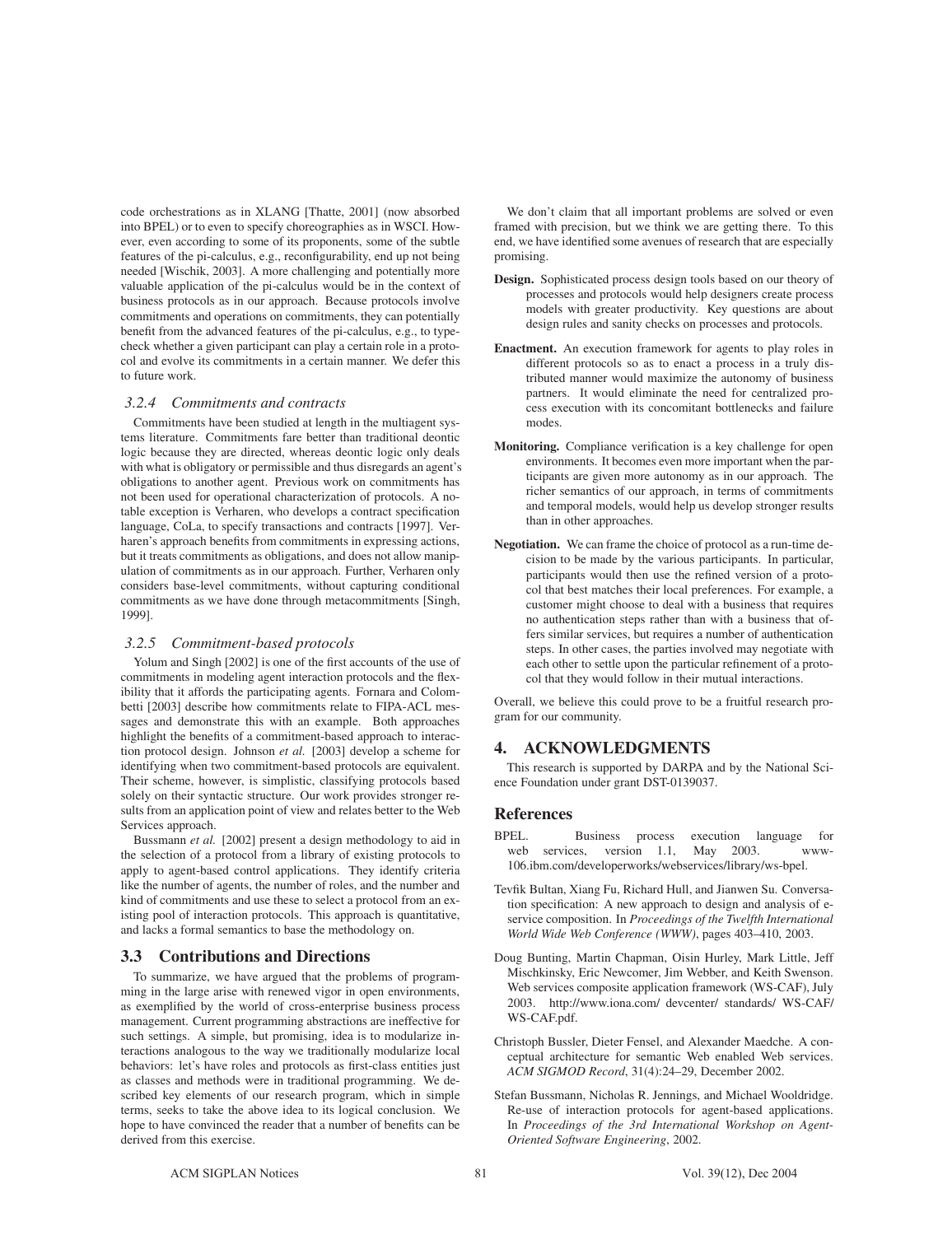- Felipe Cabrera, George Copeland, Bill Cox, Tom Freund, Johannes Klein, Tony Storey, and Satish Thatte. Web services transaction (WS-Transaction), August 2002. http://www-106.ibm.com/ developerworks/ webservices/ library/ ws-transpec/.
- Luis Felipe Cabrera, George Copeland, William Cox, Max Feingold, Tom Freund, Jim Johnson, Chris Kaler, Johannes Klein, David Langworthy, Anthony Nadalin, David Orchard, Ian Robinson, John Shewchuk, and Tony Storey. Web services coordination (WS-Coordination), September 2003. ftp://www6.software.ibm.com/ software/ developer/ library/ wscoordination.pdf.
- Jorge Cardoso and Amit Sheth. Semantic e-workflow composition. *Journal of Intelligent Information Systems (JIIS)*, 12(3): 191–225, November 2003.
- Amit Chopra and Munindar P. Singh. Nonmonotonic commitment machines. In Frank Dignum, editor, *Advances in Agent Communication: Proceedings of the 2003 AAMAS Workshop on Agent Communication Languages*, LNAI. Springer-Verlag, 2003.
- Collaxa. Collaxa BPEL orchestration server, 2003. http://www.collaxa.com/home.index.jsp.
- Sanjay Dalal, Sazi Temel, Mark Little, Mark Potts, and Jim Webber. Coordinating business transactions on the Web. *IEEE Internet Computing*, 7(1):30–39, January 2003.
- DAML-S. DAML-S: Web service description for the semantic Web. In *Proceedings of the 1st International Semantic Web Conference (ISWC)*, July 2002. Authored by the DAML Services Coalition, which consists of (alphabetically) Anupriya Ankolekar, Mark Burstein, Jerry R. Hobbs, Ora Lassila, David L. Martin, Drew McDermott, Sheila A. McIlraith, Srini Narayanan, Massimo Paolucci, Terry R. Payne and Katia Sycara.
- Frank DeRemer and Hans H. Kron. Programming-in-the-large versus programming-in-the small. *IEEE Transactions on Software Engineering*, 2(2):80–86, June 1976.
- ebXML. Electronic business using eXtensible markup lan-Technical Specifications release, URL: http://www.ebxml.org/specs/index.htm.
- E. Allen Emerson. Temporal and modal logic. In Jan van Leeuwen, editor, *Handbook of Theoretical Computer Science*, volume B, pages 995–1072. North-Holland, Amsterdam, 1990.
- Escrow.com. Online escrow process, 2003. http://www.escrow.com/solutions/escrow/process.asp.
- Nicoletta Fornara and Marco Colombetti. Defining interaction protocols using a commitment-based agent communication language. In *Proceedings of the 2nd International Joint Conference on Autonomous Agents and Multiagent Systems (AAMAS)*, pages 520–527. ACM Press, July 2003.
- Benjamin N. Grosof and Terrence C. Poon. SweetDeal: Representing agent contracts with exceptions using XML rules, ontologies, and process descriptions. In *Proceedings of the 12th International Conference on the World Wide Web*, pages 340–349, 2003.
- David Harel and Eran Gery. Executable object modeling with statecharts. *IEEE Computer*, 30(7):31–42, July 1997.
- Wesley Newcomb Hohfeld. *Fundamental Legal Conceptions as Applied in Judicial Reasoning and other Legal Essays*. Yale University Press, New Haven, CT, 1919. A 1919 printing of articles from 1913.
- IOTP. Internet open trading protocol (IOTP), October 2003. IETF: Internet Engineering Task Force, http://www.ietf.org/html.charters/trade-charter.html.
- Mark W. Johnson, Peter McBurney, and Simon Parsons. When are two protocols the same? In Marc-Philippe Huget, editor, *Communication in Multiagent Systems: Agent Communication Languages and Conversation Policies*, volume 2650 of *LNAI*, pages 253–268. Springer-Verlag, Berlin, 2003.
- Tom Krazit. Intel conducts \$5b in transactions via RosettaNet, December 2002. http://archive.infoworld.com/ articles/ hn/ xml/ 02/12/10/ 021210hnintelrose.xml.
- Thomas W. Malone, Kevin Crowston, and George A. Herman, editors. *Organizing Business Knowledge: The MIT Process Handbook*. MIT Press, Cambridge, MA, 2003.
- Deborah L. McGuiness and Frank van Harmelen. Web Ontology Language (OWL): Overview. www.w3.org/TR/2003/WD-owlfeatures-20030210/, February 2003. W3C working draft.
- Sheila A. McIlraith, Tran Cao Son, and Honglei Zeng. Semantic Web services. *IEEE Intelligent Systems*, 16(2):46–53, March 2001.
- L. Greg Meredith and Steve Bjorg. Contracts and types. *Communications of the ACM*, 46(10):41–47, October 2003.
- Robin Milner. The polyadic pi-calculus: A tutorial. TR LFCS report ECS-LFCS-91-180, School of Informatics, University of Edinburgh, 1991.
- Chris Peltz. Web service orchestration and choreography. *IEEE Computer*, 36(10):46–52, October 2003.
- RosettaNet. Home page, 1998. www.rosettanet.org.
- SET. Secure electronic transactions (SET) specifications, 2003. http://www.setco.org/ set\_specifications.html.
- Munindar P. Singh. Agent communication languages: Rethinking the principles. *IEEE Computer*, 31(12):40–47, December 1998.
- Munindar P. Singh. An ontology for commitments in multiagent systems: Toward a unification of normative concepts. *Artificial Intelligence and Law*, 7:97–113, 1999.
- Marvin A. Sirbu. Credits and debits on the Internet. *IEEE Spectrum*, 34(2):23–29, February 1997.
- Satish Thatte. XLANG, Web services for business process design, 2001. www.gotdotnet.com/team/xml-wsspecs/xlangwww.gotdotnet.com/team/xml-wsspecs/xlangc/default.htm.
- Egon M. Verharen. *A Language-Action Perspective on the Design of Cooperative Information Agents*. Catholic University, Tilburg, Holland, 1997.
- Gio Wiederhold, Peter Wegner, and Stefano Ceri. Toward megaprogramming. *Communications of the ACM*, 35(11):89–99, November 1992.